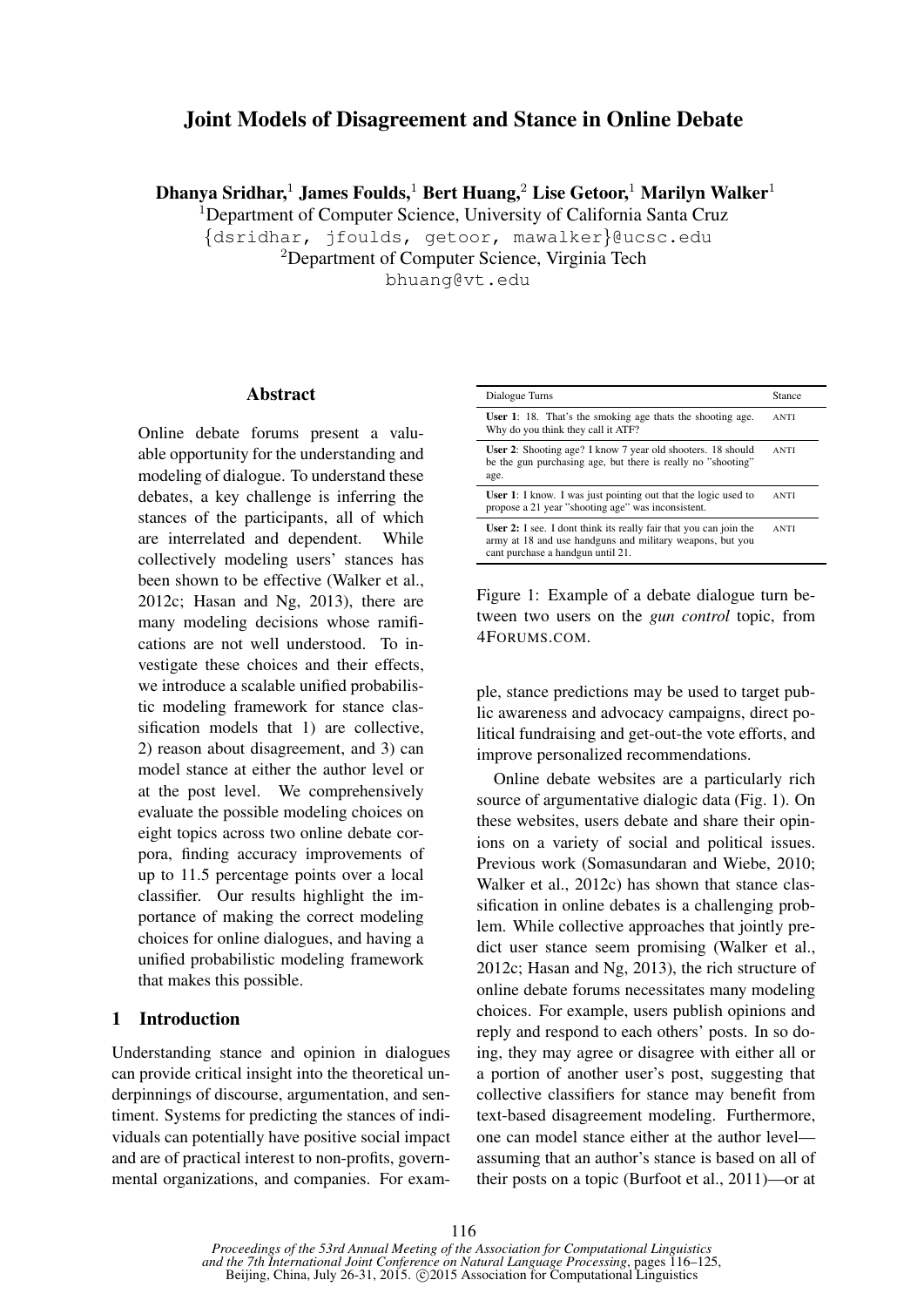the post level—assuming that an author's stance is post-specific and may vary across posts (Hasan and Ng, 2013). These decisions can drastically change the nature of stance models, so understanding their implications is critical.

In this paper, we develop a flexible modeling framework for stance classification using probabilistic soft logic (PSL) (Bach et al., 2013; Bach et al., 2015), a recently introduced probabilistic modeling framework.<sup>1</sup> PSL is a probabilistic programming system that allows models to be specified using a declarative, rule-like language. The resulting models are a special form of conditional random field, called a hinge-loss Markov random field, which admits highly scalable exact inference (Bach et al., 2013). Modeling stance in large, richly connected online debate forums requires a careful exploration of many modeling choices. This complex domain especially benefits from PSL's flexibility and scalability. PSL makes it easy to develop model variations and extensions, as one can readily incorporate new factors capturing additional intuitions about dependencies in a domain.

We evaluate our models on data from two debate sites, 4FORUMS and CREATEDEBATE (Walker et al., 2012b; Hasan and Ng, 2013), which we describe in detail in Section 2. Our experimental results show that there are important ramifications of several modeling decisions, including whether to use collective or non-collective models, to represent stance at the post level or the author level, and how to model disagreement. We find that with appropriate modeling choices, our approach leads to improvements of up to 11.5 percentage points of accuracy over simple classification approaches.

Our contributions include (1) a flexible, unified framework for modeling online debates, (2) extensive experimental study of many possible models on eight forum datasets, collected across two different debate websites, and (3) general modeling recommendations resulting from our empirical studies.

#### 2 Online Debate Forums

Online debate forums represent richly structured argumentative dialogues. On these forums, users debate with each other in discussion threads on a

variety of topics or issues, such as *gun control*, *gay marriage*, and *marijuana legalization*. Each discussion consists of a number of posts, which are short text documents authored by users of the forum. A post is either a reply to a previous post, or it is the start (root) of a thread. As users engage with each other, a thread branches out into a tree of argumentative interactions between the users. Forum users often post numerous times and across multiple discussions and topics, which creates a richly structured interaction graph. Online debates present different challenges than more controlled dialogic settings such as congressional debates. Posts are short and informal, there is limited external information about authors, and debate topics admit many modes of argumentation ranging from serious, to tangential, to sarcastic. The reply graph in online debates also has substantially different semantics to networks in other debate settings, such as the graph of speaker mentions in congressional debates. To illustrate this setting, Fig. 1 shows an example dialogue between two users who are debating their opinions on the topic of gun control.

In the context of online debate forums, *stance classification* (Thomas et al., 2006; Somasundaran and Wiebe, 2009) is the task of assigning stance labels with respect to a discussion topic, either at the level of the user or the level of the post. Stance is typically treated as a binary classification problem, with labels PRO and ANTI. In Fig. 1, both users' stances toward gun control are ANTI.

Previous work on stance in online debates has shown that contextual information given by reply links is important for stance classification (Walker et al., 2012a), and that collective classification often outperforms methods which treat each post independently. Hasan and Ng (2013) use conditional random fields (CRFs) to encourage opposite stances between sequences of posts, and Walker et al. (2012c) use MaxCut over explicitly given rebuttal links between posts to separate them into PRO and ANTI clusters. Sridhar et al. (2014) use hinge-loss Markov random fields (HL-MRFs) to encourage consistency between post level stance labels and observed post-level textual agreements and disagreements.

While the first two approaches leverage rebuttal or reply links, they model reply links as being indicative of opposite stances. However, as shown in Fig. 1, responses—even rebuttals—can occur be-

<sup>&</sup>lt;sup>1</sup>PSL is an open-source Java toolkit, available here: http://psl.cs.umd.edu.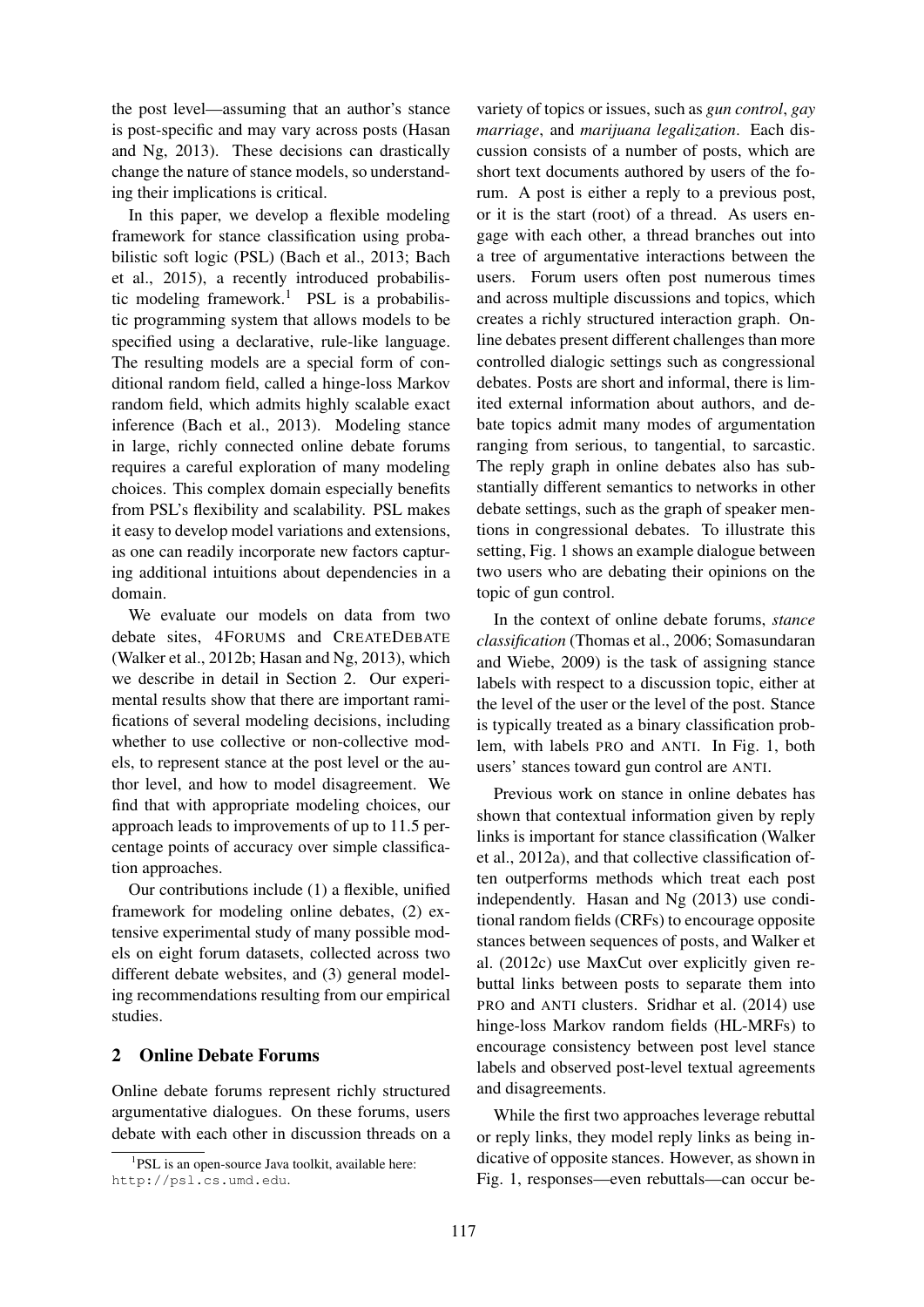tween users with the same stance, which suggests the benefit of a more nuanced treatment of reply links. The approach of Sridhar et al. (2014) considers text-based agreement annotations between posts, though it requires that reply links are labeled. Accurate reply polarity labels are likely to be as expensive to obtain as the stance labels that we aim to predict. Noisy or sparse reply labels are cheaper, though likely to reduce performance. In this work, we show how to reason over uncertain reply label predictions to improve stance classification.

Also in the online debate setting, Hasan and Ng (2014) show the benefits of joint modeling to classify post-level stance and the authors' reasons for their stances. In contrast, in this work we focus on the dependencies between stance and polarity of replies.

In the context of opinion subgroup discovery, Abu-Jbara and Radev (2013) demonstrate the effectiveness of clustering users by opiniontarget similarity. In contrast, Murakami and Raymond (2010) use simple recurring patterns such as "*that's a good idea*" to categorize reply links as *agree*, *disagree* or *neutral*, prior to using Max-Cut for subgroup clustering of comment streams on government websites. This approach improves over a MaxCut approach that casts all reply links as disagreements. Building on this work, Lu et al. (2012) model unsupervised discovery of supporting and opposing groups of users for topics in online military forums. They improve upon a Max-Cut baseline by formulating a linear program (LP) to combine multiple textual and reply-link signals, suggesting the benefits of jointly modeling textual and reply-link features.

In a different line of work, while Somasundaran and Wiebe (2010) do not use relational information between users or posts, their approach shows the benefit of modeling opinions and their targets at a fine-grained level using relational sentiment analysis techniques. Similarly, Wang and Cardie (2014) demonstrate the effectiveness of using sentiment analysis to identify disputes on Wikipedia Talk pages. Boltužić and Šnajder (2014) and Ghosh et al. (2014) study various linguistic features to model stance and agreement interactions respectively.

In the congressional debate setting, approaches using CRFs and similar collective techniques such as minimum-cut have also leveraged reply link

|                                                          | 4FORUMS      | <b>CREATEDEBATE</b> |
|----------------------------------------------------------|--------------|---------------------|
| <b>Users per topic</b>                                   | 336          | 311                 |
| Posts per user, per topic                                | 19           | 4                   |
| Words per user, per topic                                | 2511         | 476                 |
| Words per post                                           | 134          | 124                 |
| <b>Distinct reply links</b><br>per user, per topic       | 6            | 3                   |
| Stance labels given for                                  | <b>Users</b> | Posts               |
| % Post-level reply links<br>have opposite-stance users   | 71.6         | 73.9                |
| % Author-level reply links<br>have opposite-stance users | 52.0         | 68.9                |

Table 1: Structural statistics averages for 4FO-RUMS and CREATEDEBATE.

polarity for improvements in stance classification (Thomas et al., 2006; Bansal et al., 2008; Balahur et al., 2009; Burfoot et al., 2011). However, these methods rely heavily on features specific to the congressional setting in order to predict link polarity, and make little use of textual features. In contrast, Abbott et al. (2011) use a range of linguistic features from the text of posts and their parents to classify agreement or disagreement between posts on the online debate website 4FORUMS.COM, without the goal of classifying stance.

In this work, we study datasets from two online debate websites: 4FORUMS.COM, from the Internet Argument Corpus (Walker et al., 2012b), and CREATEDEBATE.COM (Hasan and Ng, 2013). Table 1 shows statistics about these datasets including the average number of users per discussion topic and average number of posts authored. The best stance classification accuracy to date for online debate forums ranges from 70.1% on CONVINCEME.NET to 75.4% on CREATEDE-BATE.COM (Walker et al., 2012c; Hasan and Ng, 2013). The web interface for CONVINCEME.NET enforces opposite stances for reply posts, making this dataset inapplicable for text-based disagreement modeling, and so we do not consider it in our experiments. In the more typical online debate forum corpora that we study, the presence of a reply, or even a textual disagreement between posts, does not necessarily indicate opposite stance (e.g. in gun control debates on 4Forums, 23% of disagreements correspond with same stance).

For our unified framework, we specify a hingeloss Markov random field to reason jointly about stance and reply-link polarity labels. A closely related line of work focuses on improving struc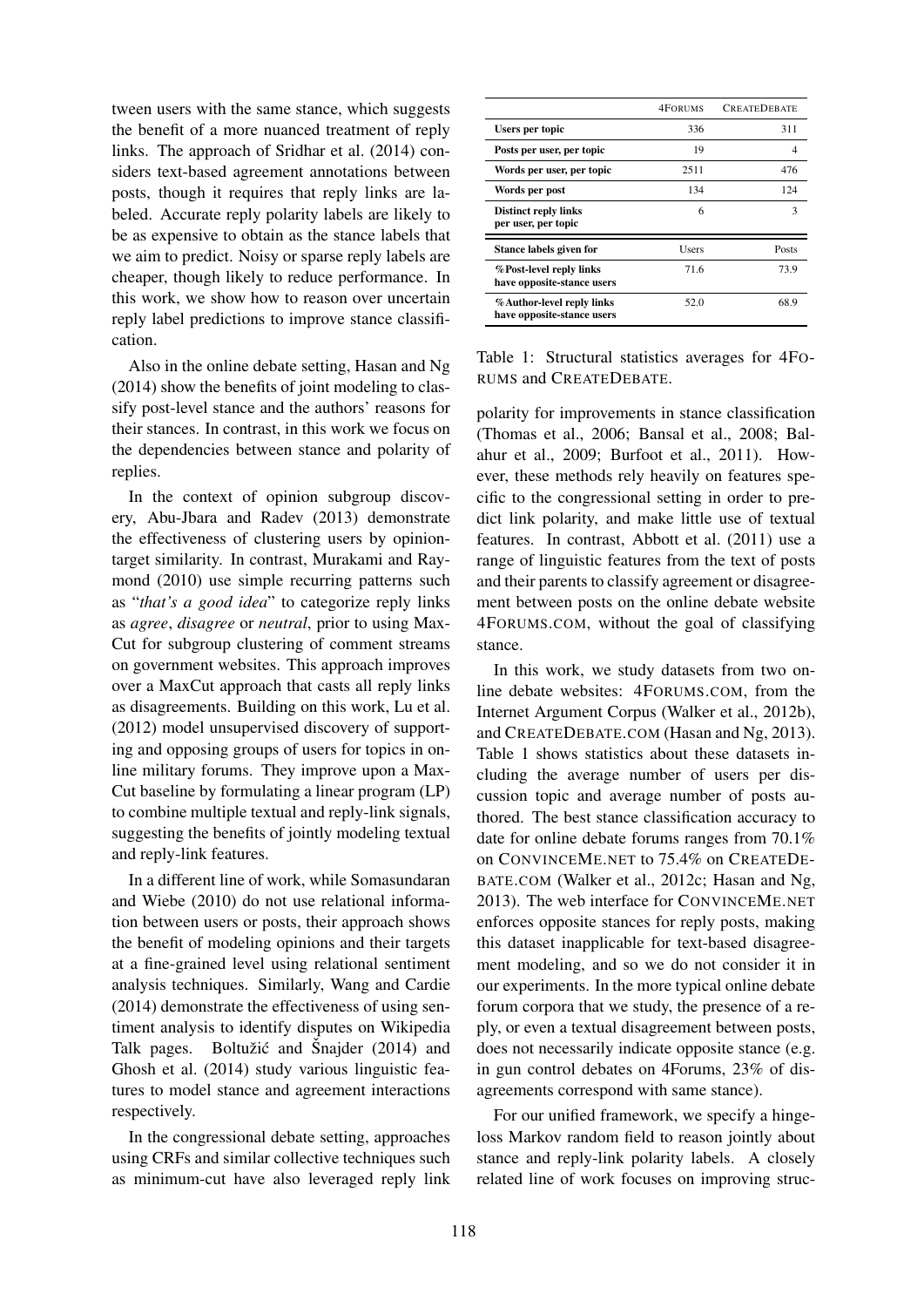tured prediction with domain knowledge modeled as constraints in the objective function (Chang et al., 2012; Ganchev et al., 2010; Mann and Mc-Callum, 2010). Though more often used in semisupervised settings, constraint-based learning can be especially appropriate for supervised learning when commonly used feature functions for linear models do not capture the richness of the data. Our HL-MRF formulation admits highly expressive features while maintaining a convex objective, thereby enjoying both tractability and a fully probabilistic interpretation.

### 3 Modeling Choices

We face multiple modeling decisions that may impact predictive performance when classifying stance in online debates. A key contribution of this work is the exploration of the ramifications of these choices. We consider the following variations on modeling: collective  $(C)$  versus local  $(L)$ classifiers, whether to explicitly model disagreement  $(D)$ , and author-level  $(A)$  versus post-level (P) models.

Collective versus Local. Both collective and non-collective methods for stance prediction require a strong local text classifier. The methods proposed in this paper build upon the state-of-theart local classification approach of Walker et al. (2012a), which trains a supervised classifier using features including  $n$ -grams, lexical category counts, and text lengths. We use logistic regression for the local classifier. These models will be referred to as *local* (L). In *collective* (C) classification approaches for stance prediction, the stance labels are all predicted jointly, leveraging relationships along the graph of replies. The simplest way to make use of reply links is to encode that the stance of posts (or authors) that reply to each other is likely to be opposite (Walker et al., 2012c; Hasan and Ng, 2013). Collective approaches attempt to find the most likely joint stance labeling that is consistent with both the local classifier's predictions and the alternation of stance along response threads. The alternating stance assumption is not necessarily a hard constraint, and may potentially be overridden by the local predictions. C and L models can be constructed with A or P-level granularity as described below, resulting in four modeling combinations.

Modeling Disagreement. As seen in Fig. 1 and Table 1, the assumption that reply links correspond to opposite stance is not always correct. This suggests the potential benefit of more nuanced models of agreement and disagreement. A natural disagreement modeling approach is to predict the polarity of reply links jointly with stance.

There are two variants of reply link polarity to consider. In *textual disagreement*, replying posts are coded as expressing agreement or disagreement with the text of the parent post. This may not correspond to a disagreement in stance *relative to the thread topic*. Some forum interfaces support user self-labeling of post reply links as rebuttals or agreements, thereby explicitly providing textual disagreement labels for posts. Alternatively, in the *stance disagreement* variant, reply links denote either same or opposite *stance* between users (posts). In Fig. 1, User 1 and User 2 disagree in text but have the same stance. For collective modeling of stance and disagreement, it is useful to consider the stance disagreement variant which identifies opposite and same-stance reply links, and jointly encourage stance predictions to be consistent with the disagreement predictions.

As with the local classification of stance, we can construct local classifiers for stance disagreement. In this work, for each reply link instance, we use a copy of the local stance classification features for each author/post at the ends of the reply link. The linguistic features further include discourse markers such as "actually" and "because" from the disagreement classifier of Abbott et al. (2011). Additionally, we use textual disagreement as a feature for stance disagreementwhen available. When reply links are not explicitly labeled as rebuttals or agreements, or only rebuttals are known, we instead predict textual disagreement using the features given above, trained on a separate data set with textual-disagreement labels.

Finally, with a stance disagreement classifier in hand, we can build collective models that predict stance based on predicted stance disagreement polarity. We denote these models as *disagreement* (D). When applied at one of A or P-level modeling, this yields two more possible modeling configurations. These models are certainly more complex than others we consider, but their design is consistent with intuition about the nature of discourse, so the added complexity may yield better accuracy.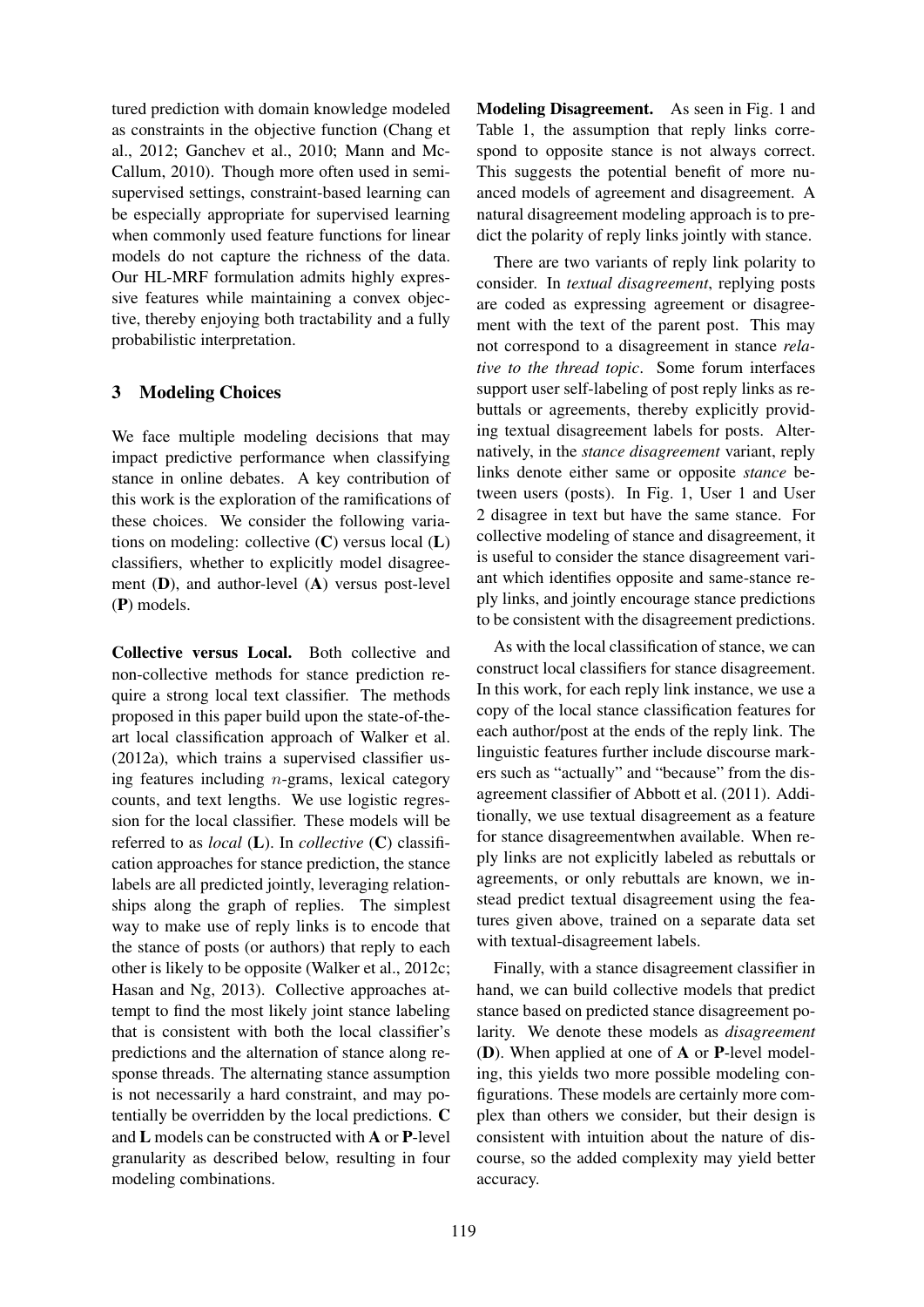| All models:                         |                                                            | Collective models only:                                                                                                                                                                                   |                                                                                                                                          | Disagreement models only:                                                                                                                                |                                                                                                                                                                                       |
|-------------------------------------|------------------------------------------------------------|-----------------------------------------------------------------------------------------------------------------------------------------------------------------------------------------------------------|------------------------------------------------------------------------------------------------------------------------------------------|----------------------------------------------------------------------------------------------------------------------------------------------------------|---------------------------------------------------------------------------------------------------------------------------------------------------------------------------------------|
| localPro(X1)<br>$\neg$ localPro(X1) | $\rightarrow pro(X1)$<br>$\rightarrow \neg \text{pro}(X1)$ | $disagree(X1, X2) \wedge pro(X1)$<br>$disagree(X1, X2) \wedge \neg \text{ pro}(X1)$<br>$\neg$ disagree(X1, X2) $\land$ pro(X1)<br>$\neg$ disagree(X1, X2) $\land \neg \text{pro}(X1)$<br>disagree(X1, X2) | $\rightarrow \neg \text{pro}(X2)$<br>$\rightarrow \text{pro}(X2)$<br>$\rightarrow pro(X2)$<br>$\rightarrow \neg \text{pro}(X2)$<br>$= 1$ | localDisagree(X1, X2)<br>$\neg$ localDisagree(X1, X2)<br>$pro(X1) \wedge \neg pro(X2)$<br>$pro(X1) \wedge pro(X2)$<br>$\neg pro(X1) \wedge \neg pro(X2)$ | $\rightarrow$ disagree(X1, X2)<br>$\rightarrow \neg$ disagree(X1, X2)<br>$\rightarrow$ disagree(X1, X2)<br>$\rightarrow \neg$ disagree(X1, X2)<br>$\rightarrow \neg$ disagree(X1, X2) |

Figure 2: PSL rules to define the collective classification models, both for post-level and author-level models. Each  $X$  is an author or a post, depending on the level of granularity that the model is applied at. The *disagree*( $X_1, X_2$ ) predicates apply to post reply links, and to pairs of authors connected by reply links.

Author-Level versus Post-Level. When modeling debates, stance classifiers can predict either the stance of a debate participant (i.e. an *author* (A)) (Burfoot et al., 2011), or the stance expressed by a specific dialogue act (i.e. a *post* (P)) (Hasan and Ng, 2013). The choice of prediction target may depend on the downstream goal, such as user modeling or the study of the dialogic expression of disagreement. From a philosophical perspective, authors are individuals who hold opinions, while posts are not. A post is simply a piece of text which may or may not express the opinions of its author.

Nevertheless, given a prediction target, either author or post, it may be beneficial to consider modeling at a different level of granularity. For example, Hasan and Ng (2013) find that post-level prediction accuracy can be improved by "clamping" all posts by a given author to the same stance in order to smooth their labels. Alternatively, author-level predictions may potentially be improved by first treating each post separately, thereby effectively giving a classifier more training examples, i.e. the number of *posts* instead of the number of *authors*. With this procedure, a final author-level prediction can be obtained by averaging the predictions over the posts for the author, trading the noisiness of post-level instances against the smoothing afforded by the final aggregation. When designing a stance classifier, the modeler must decide the level of granularity for the prediction target and find the best model therein.

#### 4 A Collective Classification Framework

To study these choices, we build a flexible stance classification framework that implements the above variations using probabilistic soft logic (PSL) (Bach et al., 2015; Bach et al., 2013), a recently introduced probabilistic programming system. Like other probabilistic modeling frame-

works, notably Markov logic (Richardson and Domingos, 2006), PSL uses a logic-like language for defining the potential functions for a conditional random field. However, unlike Markov logic, PSL makes inference tractable, even in the loopy author-level networks and the very large post-level networks of online debates.

PSL's tractability arises from the use of a special class of conditional random field models referred to as hinge-loss MRFs (HL-MRFs), which admit efficient, scalable and exact maximum a posteriori (MAP) inference (Bach et al., 2013). These models are defined over continuous random variables, and MAP inference is a convex optimization problem over these variables. Formally, a hinge-loss MRF defines a probability density function of the form

$$
P(\mathbf{Y}|\mathbf{X}) = \frac{1}{Z} \exp\left(-\sum_{r=1}^{M} \lambda_r \phi_r(\mathbf{Y}, \mathbf{X})\right), \quad (1)
$$

where the entries of Y and X are in [0, 1],  $\lambda$  is a vector of weight parameters,  $Z$  is a normalization constant, and

$$
\phi_r(\mathbf{Y}, \mathbf{X}) = (\max\{l_r(\mathbf{Y}, \mathbf{X}), 0\})^{\rho_r} \qquad (2)
$$

is a *hinge-loss potential* specified by a linear function  $l_r$  and optional exponent  $\rho_r \in \{1, 2\}$ . Given a collection of first-order PSL rules, each instantiation of the rules maps to a hinge-loss potential function as in Equation 2, and the potential functions define an HL-MRF model. For example,  $a \Rightarrow b \triangleq \max(a - b, 0)$ , where a and b are ground variables, and  $\max(a - b, 0)$  is a convex relaxation of logical implication, and which can be understood as its *distance to satisfaction*. For a full description of PSL, see (Bach et al., 2015).

The models we introduce are specified by the PSL rules in Fig. 2, with both post-level and author-level models following the same design. We denote the different modeling choices with the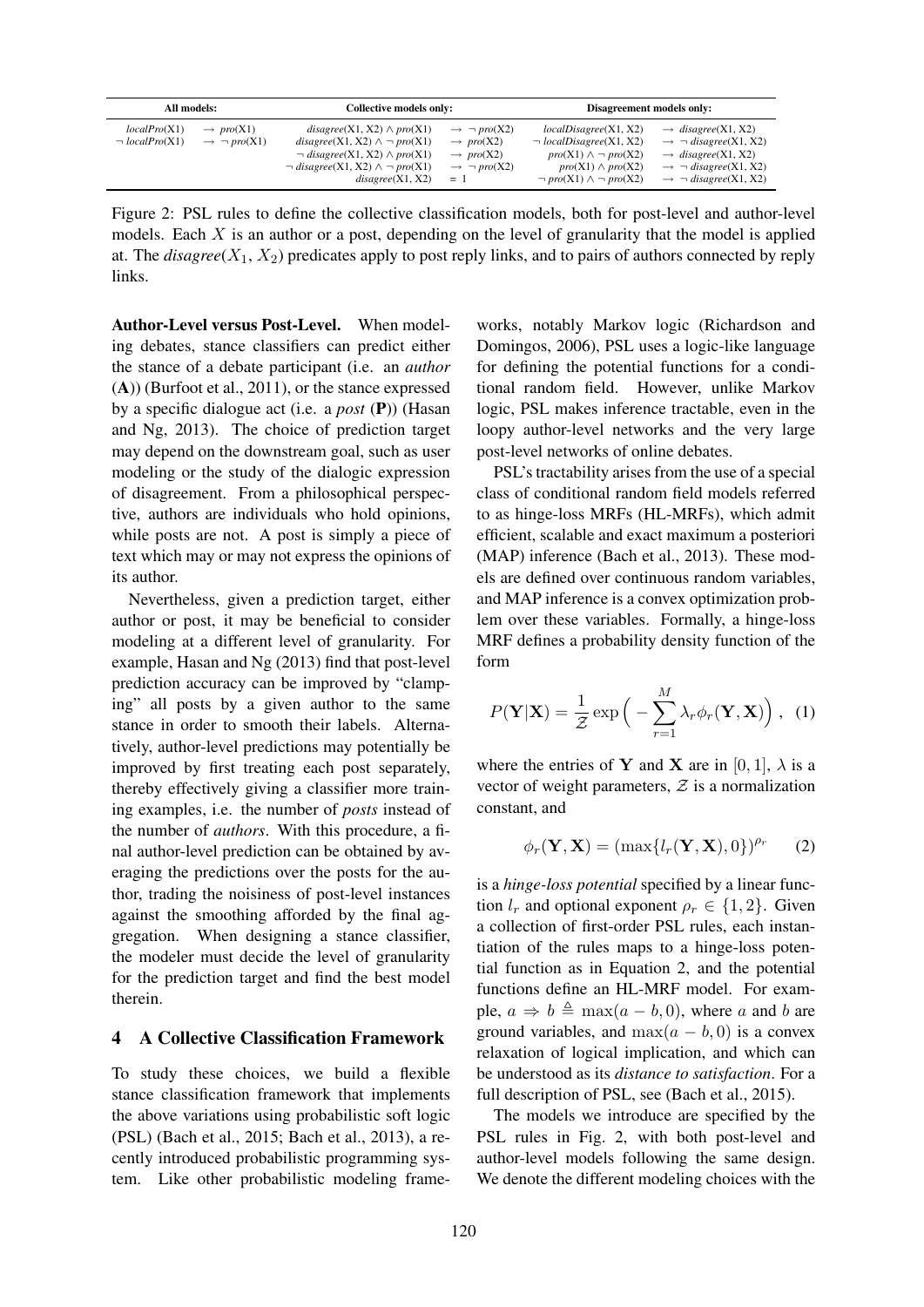letters defined in Section 3. First, local logistic regression classifiers output stance probabilities based on textual features of posts or authors. All of the models begin with these real-valued stance predictions, encoded by the observed predicate *lo* $calPro(X<sub>i</sub>)$ . The rules listed for all models encourage the inferred global predictions  $\text{pro}(X_i)$  to match these local predictions.

This defines the *local classification* models L, which are HL-MRFs with node potentials and no edge potentials, and which are equivalent to the local classifiers. The collective models extend the L models by adding edge potentials which encourage the stance labels to respect disagreement relationships along reply links. Specifically, every reply link between authors (for author-level models) or between posts (for post-level models)  $x_1$  and  $x_2$  is associated with a latent variable  $disagree(x_1, x_2)$ . The rules encourage the global stance variables to respect the polarity of the disagreement variables (same stance, or opposite stance) and while also trying to match the stance classifiers. For the models that do not explicitly model disagreement, it is assumed that every reply edge constitutes a disagreement, i.e. *dis* $agree(x_1, x_2) = 1$ . These models are denoted **C**.

Otherwise, the disagreement variables are encouraged to match binary-valued predictions from the local disagreement classifiers. We binarize the predictions of the disagreement classifiers to encourage propagation. The disagreement variables are modeled jointly with the stance variables, and label information propagates in both directions between stance and disagreement variables. The full joint stance/disagreement collective models are denoted D. In the following, the models are denoted by pairs of letters according to their collectivity level and modeling granularity. For example, AC denotes collective classification performed at the author level, without joint modeling of disagreement. To train these models and use them for prediction, weight learning and MAP inference are performed using the structured perceptron algorithm and ADMM algorithm of Bach et al. (2013).

#### 5 Experimental Evaluation

The goals of our experiments were to validate the proposed collective modeling framework, and to make substantive conclusions about the merits of the different possible modeling options described

in Section 3. To this end, we evaluated the models on eight topics from 4FORUMS.COM (Walker et al., 2012b) and CREATEDEBATE.COM (Hasan and Ng, 2013), for classification tasks at both the author level and the post level. With comparison to Hasan and Ng  $(2013)$ , our collective models  $(C)$ are essentially equivalent to their CRF, up to the form of the CRF potential function, which is not explicitly specified in the paper. A further goal of our experiments was to determine whether the modeling options in our more general CRF could improve performance over models with this structure.

On average, each topic-wise data set contains hundreds of authors and thousands of posts. The 4FORUMS data sets are annotated for stance at the author level, while CREATEDEBATE has stance labels at the post level. To perform post-level evaluations on 4FORUMS we apply author labels to the posts of each author, and on CREATEDEBATE we computed author labels by selecting the majority label of their posts. For 4FORUMS, since postlevel stance labels correspond directly to authorlevel stance labels, we use averages of post-level predictions as the local classifier output for authors. Section 2 includes an overview of these debate forum data sets.

In the experiments, classification accuracy was estimated via five repeats of 5-fold crossvalidation. In each fold, we ran logistic regression using the scikit-learn software package, $2$  using the default settings, except for the L1 regularization trade-off parameter  $C$  which was tuned on a within-fold hold-out set consisting of 20% of the discussions within the fold. For the collective models, weight learning was performed on the same in-fold tuning sets. We trained via 700 iterations of structured perceptron, and ran the ADMM MAP inference algorithm to convergence at test time. On average, weight learning and inference took around 1 minute per fold.

The full results for author-level and post-level predictions are given in Table 2 and Table 3, respectively. In the tables, entries in bold identify statistically significant differences from the local classifier baseline under a paired  $t$ -test with significance level  $\alpha = 0.05$ . These results are summarized in Fig. 3, which shows box plots for the six possible models, computed over the final crossvalidated accuracy scores of each of the four data

<sup>2</sup>Available at http://scikit-learn.org/.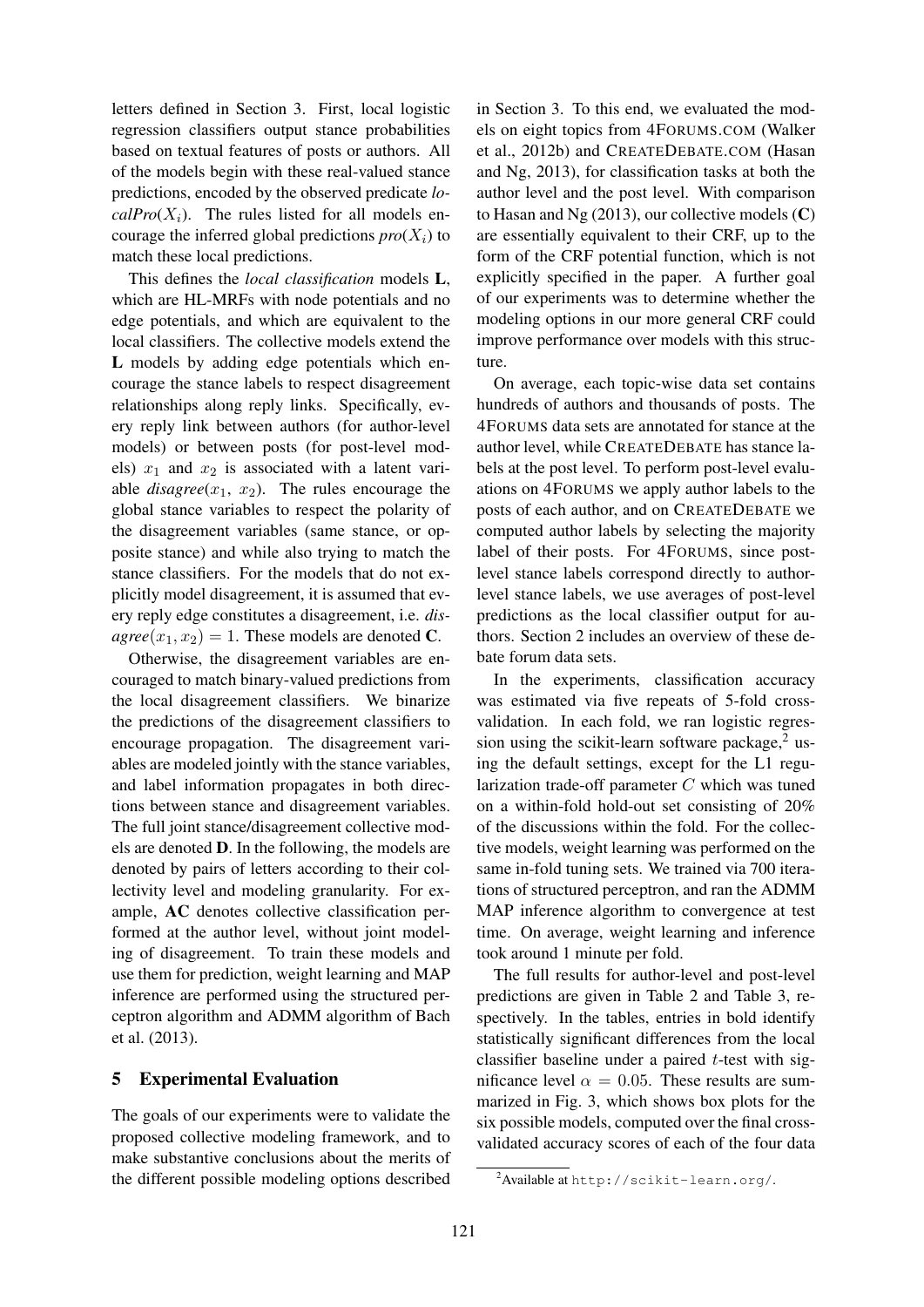

Figure 3: Overall accuracies per model for the author stance prediction task, computed over the final results for each of the four data sets per forum. Note that we expect significant variation in these plots, as the data sets are of varying degrees of difficulty.

sets from each forum. The overall trends can be seen by reading the box plots in each figure from left to right. In general, collective models outperform local models, and modeling disagreement further improves accuracy. Author-level modeling is typically better than post-level, even for the post-level prediction task. The improvements shown by collective models and author-level models are consistent with Hasan and Ng (2013)'s conclusion about the benefits of user-level constraints. This may suggest that posts only provide relatively noisy observations of the underlying author-level stance. Modeling at the author level results in more stable predictions, as noisy posts are pooled together. But here we also show that the full joint disagreement model at the author level, AD, performs the best overall, for both prediction tasks and for both forums, gaining up to 11.5 percentage points of post-level accuracy over the local postlevel classifier.

A closer analysis reveals some subtleties. When comparing D models with C models in Fig. 3, disagreement modeling makes a much bigger difference at the author level than at the post level. This is likely impacted by the level of class imbalance for *disagreement* classification in the different levels of modeling. Disagreement, rather than agreement, between authors prompts many responses. Thus, reply links are more likely disagreements when measured at the post level, as seen in Ta-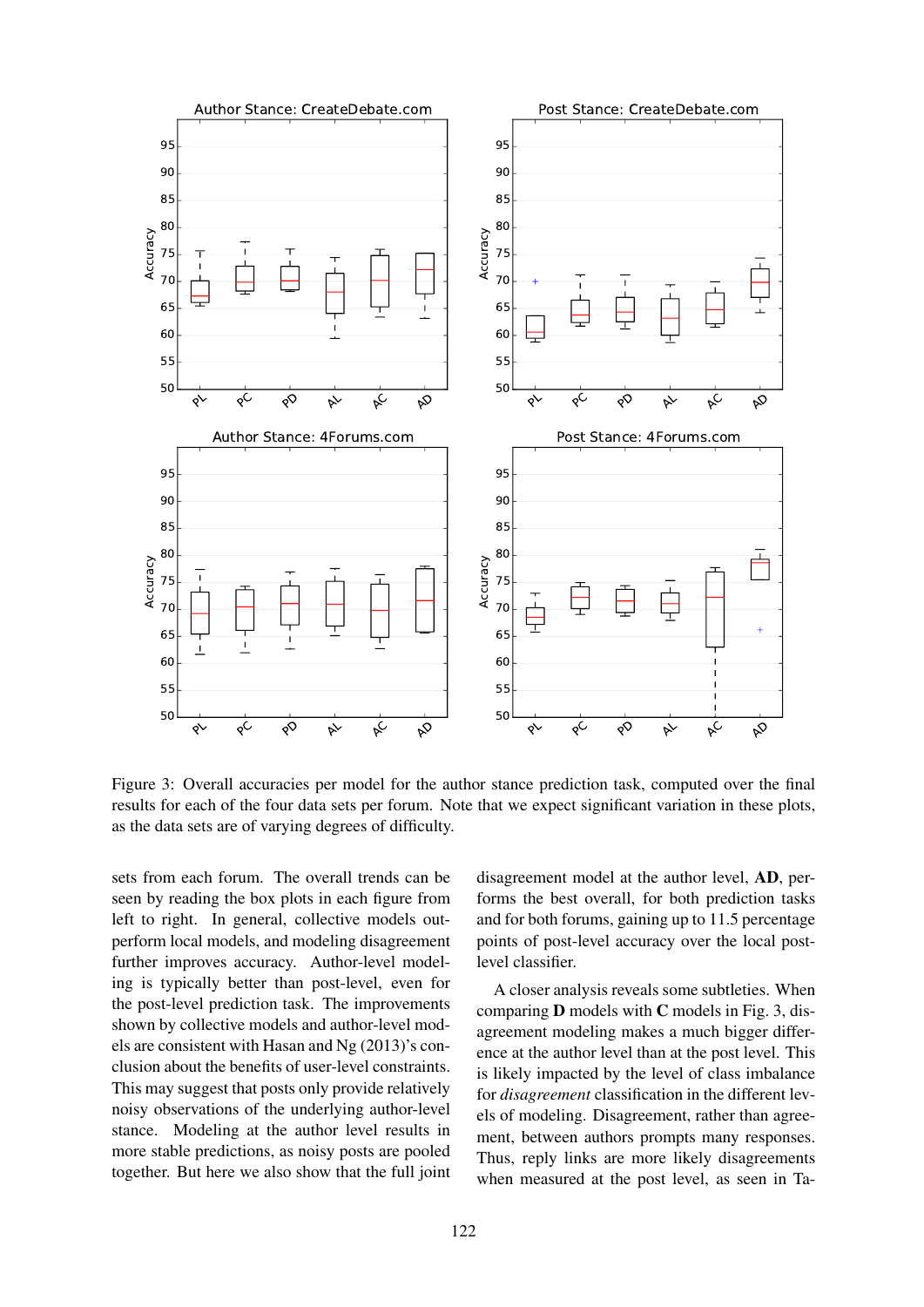| 4FORUMS   |                |              | <b>CREATEDEBATE</b> |                |                |                |                |              |
|-----------|----------------|--------------|---------------------|----------------|----------------|----------------|----------------|--------------|
| Models    | Abortion       | Evolution    | Gay<br>Marriage     | Gun<br>Control | Abortion       | Gay<br>Rights  | Marijuana      | Obama        |
| PL        | $61.9 \pm 4.3$ | $76.6 + 3.9$ | $72.0 \pm 3.6$      | $66.4 \pm 4.6$ | $66.4 + 5.2$   | $70.2 \pm 5.0$ | $74.1 \pm 6.5$ | $63.8 + 8.7$ |
| PC        | $63.4 + 5.9$   | $74.6 + 4.1$ | $73.7 + 4.3$        | $68.3 + 5.5$   | $68.7 + 5.7$   | $72.6 \pm 5.6$ | $75.4 + 7.4$   | $66.1 + 8.5$ |
| <b>PD</b> | $63.0 + 5.4$   | $76.7 + 4.2$ | $73.7 + 4.6$        | $67.9 + 5.0$   | $69.5 \pm 5.7$ | $73.2 \pm 5.9$ | $74.7 + 7.0$   | $66.1 + 8.5$ |
| AL        | $64.9 + 4.2$   | $77.3 + 2.9$ | $74.5 + 2.9$        | $67.1 + 4.5$   | $65.2 + 6.5$   | $69.5 + 4.4$   | $74.0 + 6.6$   | $59.0 + 7.5$ |
| AC        | $66.0 + 5.0$   | $74.4 + 4.2$ | $75.7 + 5.1$        | $61.5 + 5.6$   | $65.8 + 7.0$   | $73.6 \pm 3.5$ | $73.9 + 7.6$   | $62.5 + 8.3$ |
| AD        | $65.8 + 4.4$   | $78.7 + 3.3$ | $77.1 + 4.4$        | $67.1 + 5.4$   | $67.4 + 7.5$   | $74.0 + 5.3$   | $74.8 + 7.5$   | $63.0 + 8.3$ |

Table 2: Author stance classification accuracy and standard deviation for 4FORUMS (*left*) and CREAT-EDEBATE (*right*), estimated via 5 repeats of 5-fold cross-validation. Bolded figures indicate statistically significant ( $\alpha = 0.05$ ) improvement over AL, the baseline model for the author stance classification task.

| 4 FORUMS  |                |                | <b>CREATEDEBATE</b> |                |                 |                |                |               |
|-----------|----------------|----------------|---------------------|----------------|-----------------|----------------|----------------|---------------|
| Models    | Abortion       | Evolution      | Gay<br>Marriage     | Gun<br>Control | Abortion        | Gay<br>Rights  | Marijuana      | Obama         |
| PL        | $66.1 \pm 2.5$ | $72.4 + 4.2$   | $69.0 + 2.7$        | $67.8 \pm 3.5$ | $60.2 \pm 3.2$  | $62.7 \pm 4.4$ | $68.1 + 6.1$   | $59.4 + 6.0$  |
| PC        | $70.5 + 2.5$   | $74.1 \pm 3.8$ | $73.2 + 3.1$        | $69.1 + 3.0$   | $62.8 + 3.8$    | $66.1 + 4.9$   | $68.7 + 7.9$   | $61.1 + 6.6$  |
| <b>PD</b> | $69.7 \pm 2.5$ | $73.9 \pm 4.0$ | $72.5 \pm 3.0$      | $68.8 \pm 3.0$ | $62.6 \pm 4.1$  | $66.2 \pm 5.4$ | $69.1 \pm 7.4$ | $61.0 + 6.6$  |
| AL        | $74.7 + 7.1$   | $73.0 + 5.7$   | $70.3 + 6.0$        | $68.7 + 5.3$   | $61.6 + 9.8$    | $63.7 + 5.3$   | $66.7 + 6.7$   | $59.7 + 13.6$ |
| AC        | $76.8 + 8.1$   | $68.3 \pm 5.3$ | $72.7 + 11.1$       | $46.9 \pm 8.0$ | $63.4 + 12.4$   | $71.2 \pm 8.4$ | $66.9 \pm 9.0$ | $63.7 + 15.6$ |
| AD        | $77.0 + 8.9$   | $80.3 + 5.5$   | $80.5 + 8.5$        | $65.4 + 8.3$   | $66.8 \pm 12.2$ | $72.7 + 8.9$   | $69.0 + 8.3$   | $63.5 + 16.3$ |

Table 3: Post stance classification accuracy and standard deviations for 4FORUMS (*left*) and CREAT-EDEBATE (*right*), estimated via 5 repeats of 5-fold cross-validation. Bolded figures indicate statistically significant ( $\alpha = 0.05$ ) improvement over PL, the baseline model for the post stance classification task.

ble 1. Therefore, enforcing disagreement may be a better assumption at the post level, and the nuanced disagreement model is not necessary in this case. The overall improvements in accuracy from disagreement modeling for post-level models were small.

On the other hand, the assumption that reply edges constitute disagreement is less accurate when modeling at the author level (see Table 1). In this case, the full joint disagreement model is necessary to obtain good performance. In an extreme example, the two datasets with the lowest disagreement rates at the author level are evolution (44.4%) and gun control (50.7%) from 4FORUMS. The AC classifier performed very poorly for these data sets, dropping to 46.9% accuracy in one instance, as the "opposite stance" assumption did not hold (Tables 2 and 3). The full joint disagreement model AD performed much better, in fact achieving an outstanding accuracy rates of 80.3% and 80.5% for posts on evolution and gay marriage respectively. To illustrate the benefits of authorlevel disagreement modeling, Fig. 4 shows a post for an author whose stance towards gun control is correctly predicted by AD but not the AC model,

| <b>Text</b>                                                                                                                                                                                                                                                                                                                                                                   | Stance                     |
|-------------------------------------------------------------------------------------------------------------------------------------------------------------------------------------------------------------------------------------------------------------------------------------------------------------------------------------------------------------------------------|----------------------------|
| <b>Post:</b> I agree with everything except the last part. Safe gun<br>storage is very important, and sensible storage requirements<br>have two important factors.<br><b>Reply:</b> I can agree with this. And in case it seemed otherwise,<br>I know full well how to store guns safely, and why it's nec-<br>essary. My point was that I don't like the idea of such a law, | <b>ANTI</b><br><b>ANTI</b> |
| especially when you consider the problem of enforcement.                                                                                                                                                                                                                                                                                                                      |                            |

Figure 4: A post-reply pair by 4FORUMS.COM authors whose gun control stance is correctly predicted by AD, but not by AC.

along with a subsequent reply. The authors largely agree with each other's views, which the joint disagreement model leverages, while the simpler collective model encourages opposite stance due to the presence of reply links between them.

To summarize our conclusions from these experiments, the results suggest that author-level modeling is the preferred strategy, regardless of the prediction task. In this scenario, it is essential to explicitly model disagreement in the collective classifier. Our top performing AD model statistically significantly outperforms the respective prediction task baseline on 6 out of 8 topics for both tasks with p-values less than 0.001. Based on our experimental results, we recommend the full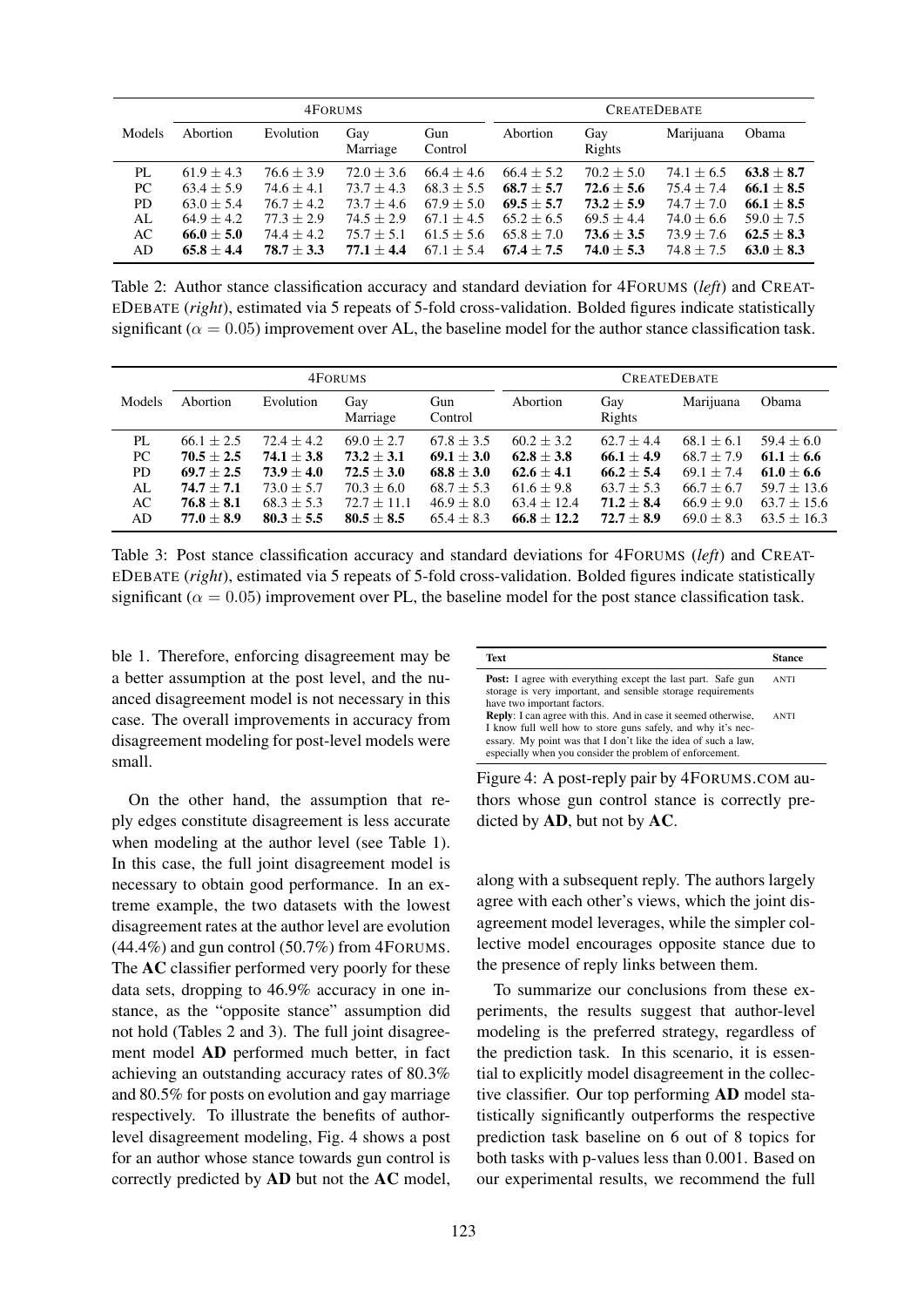author-disagreement model AD as the classifier of choice.

## 6 Discussion and Future Work

The prediction of user stance in online debate forums is a valuable task, and modeling debate dialogue is complex and requires many decisions such collective or non-collective reasoning, nuanced or naive use of disagreement information, and post versus author-level modeling granularity. We systematically explore each choice, and in doing so build a unified joint framework that incorporates each salient decision. Our method uses a hinge-loss Markov random field to encourage consistency between local classifier predictions for stance and disagreement information. We find that modeling at the author level gives better predictive performance regardless of the granularity of the prediction task, and that nuanced disagreement modeling is of particular importance for authorlevel collective modeling. The resulting collective classifier gives improved predictive performance over both the simple non-collective and standard collective approaches, with a running time overhead of only a few minutes, thanks to the efficient nature of hinge-loss MRFs.

There are many directions for future work. Our results have found that collective reasoning can also be beneficial at the post level, as previously reported by Hasan and Ng (2013). It is likely that a multi-level model for a combination of post- and author-level collective modeling of both stance and disagreement could bring further improvements in performance. It would also be informative to explore dynamic models which elucidate trends of opinions over time. Another direction is to model influence between users in online debate forums, and to identify the most influential users who are able to convince other users to change their opinions. Finally, we note that stance and disagreement classification are both challenging and important problems, and going forward, there is likely to be much room for improvement in these prediction tasks.

### Acknowledgments

This work was supported by NSF grant IIS1218488, and IARPA via DoI/NBC contract number D12PC00337. The U.S. Government is authorized to reproduce and distribute reprints for governmental purposes notwithstanding any

copyright annotation thereon. Disclaimer: The views and conclusions contained herein are those of the authors and should not be interpreted as necessarily representing the official policies or endorsements, either expressed or implied, of IARPA, DoI/NBC, or the U.S. Government.

## References

- Rob Abbott, Marilyn Walker, Jean E. Fox Tree, Pranav Anand, Robeson Bowmani, and Joseph King. 2011. How can you say such things?!?: Recognizing disagreement in informal political argument. In *ACL Workshop on Language and Social Media*.
- Amjad Abu-Jbara and Dragomir R Radev. 2013. Identifying opinion subgroups in Arabic online discussions. In *ACL*.
- Stephen H. Bach, Bert Huang, Ben London, and Lise Getoor. 2013. Hinge-loss Markov random fields: Convex inference for structured prediction. In *Uncertainty in Artificial Intelligence (UAI)*.
- S. H. Bach, M. Broecheler, B. Huang, and L. Getoor. 2015. Hinge-loss Markov random fields and probabilistic soft logic. arXiv:1505.04406 [cs.LG].
- Alexandra Balahur, Zornitsa Kozareva, and Andres Montoyo. 2009. Determining the polarity and source of opinions expressed in political debates. *Computational Linguistics and Intelligent Text Processing*.
- Mohit Bansal, Claire Cardie, and Lillian Lee. 2008. The power of negative thinking: Exploiting label disagreement in the min-cut classification framework. *COLING*.
- Filip Boltužić and Jan Šnajder. 2014. Back up your stance: recognizing arguments in online discussions. In *ACL Workshop on Argumentation Mining*.
- Clinton Burfoot, Steven Bird, and Timothy Baldwin. 2011. Collective classification of congressional floor-debate transcripts. In *ACL*.
- Ming-Wei Chang, Lev Ratinov, and Dan Roth. 2012. Structured learning with constrained conditional models. *Machine learning*, 88(3):399–431.
- Kuzman Ganchev, Joao Graca, Jennifer Gillenwater, and Ben Taskar. 2010. Posterior regularization for structured latent variable models. *Machine Learning*, 11:2001–2049.
- Debanjan Ghosh, Smaranda Muresan, Nina Wacholder, Mark Aakhus, and Matthew Mitsui. 2014. Analyzing argumentative discourse units in online interactions. In *ACL Workshop on Argumentation Mining*.
- Kazi Saidul Hasan and Vincent Ng. 2013. Stance classification of ideological debates: Data, models, features, and constraints. *International Joint Conference on Natural Language Processing*.